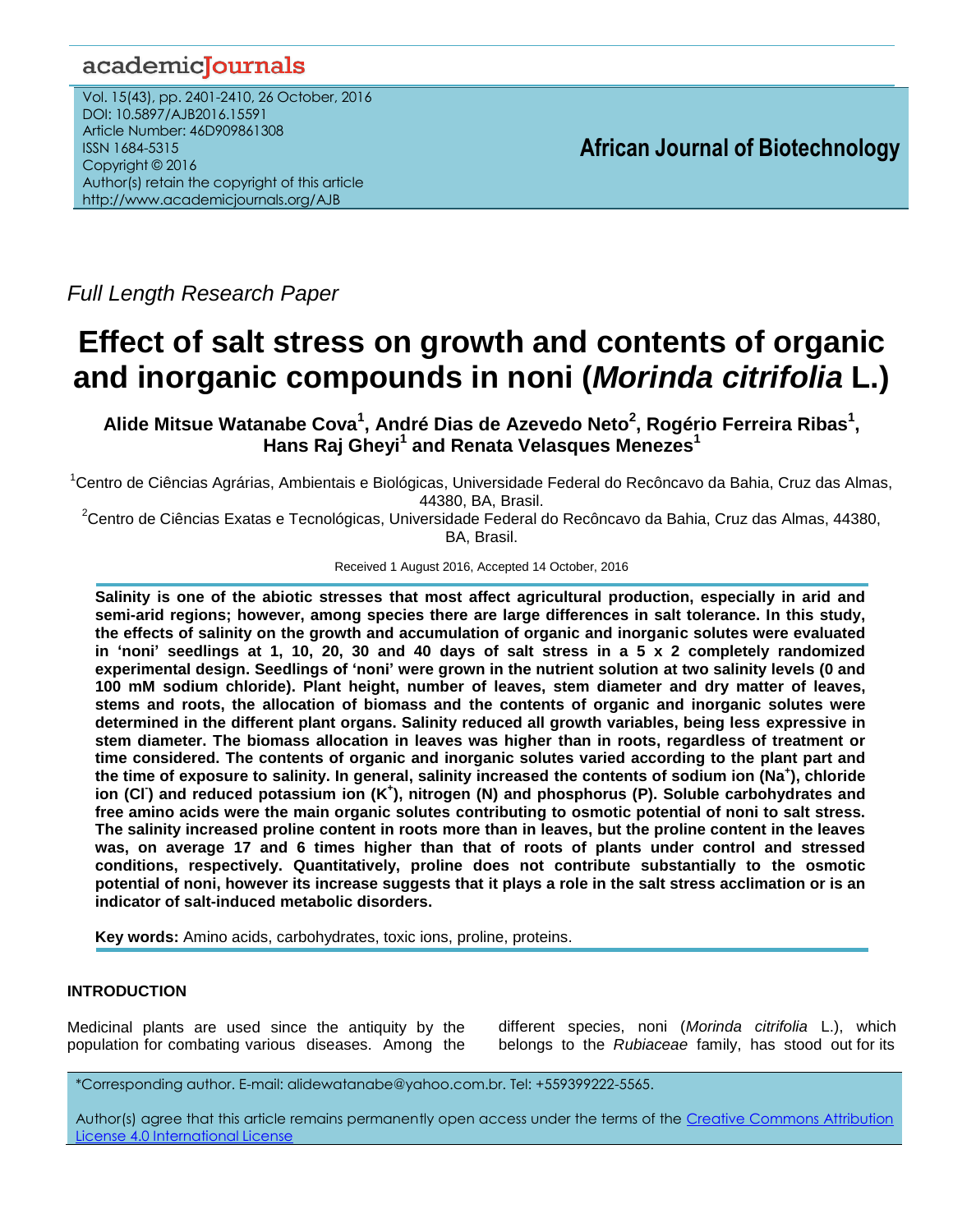phytotherapeutic properties. It is a fruit crop with medicinal and nutritional value that has been used for more than 2000 years by the Polynesians (Chan-Blanco et al., 2006). In noni seeds, peel and pulp, significant amounts of carbohydrates, proteins, vitamin C, total carotenoids and total phenolic compounds have been found (Costa et al., 2013). In addition, the plant acclimates to the most diverse climatic situations; soils and environmental stresses including high levels of salts in the soil (Mian-Ying et al., 2002). Salinity is one of the abiotic stresses that most affect agricultural production especially in arid and semi-arid regions. In these regions, the edaphoclimatic conditions and the inadequate management of soil and water favor the process of salinization. However, these areas can be explored with the cultivation of plants tolerant to salts, and noni can be an alternative of extra income for farmers. Sodium chloride is one of the main salts in the areas affected by salinity. The ions  $Na^+$  and Cl are toxic to most glycophytes, but the plants may have mechanisms to survive to certain concentrations of salts in the soil (Munns and Tester, 2008). However, among the species there are large differences in the tolerance to salt stress (Severiano et al., 2014). Plants when cultivated in saline environment may compartmentalize ions like; potassium ion  $(K^+)$ , chloride ion  $(Cl)$  and sodium ion  $(Na^+)$  in the vacuole and accumulate compatible organic solutes in the cytoplasm to maintain the osmotic homeostasis of the cell (Quéro et al., 2014). The most studied compatible solutes contributing to the osmotic potential in plants under salt stress are soluble carbohydrates, free amino acids, soluble proteins and free proline (Azevedo Neto et al., 2004, Silva et al., 2008, Sacramento et al., 2014). Among the compatible solutes, the accumulation of proline has been considered as one of the adaptive mechanisms to minimize the adverse effects of salinity (Iqbal et al., 2014). In noni, proline accumulation has proved to be an indicator of damages caused by salt stress (Souza et al., 2014).

The accumulation of organic solutes is extremely important to guarantee the survival of plant, under saline conditions. Hence, in the selection of plants tolerant to salinity, the accumulation of these compounds has been proposed as a physiological marker (Azevedo Neto et al., 2004, 2009). The knowledge on the accumulation and compartmentalization of organic and inorganic solutes, in the different organs in noni plants under salt stress may help to understand physio-biochemical mechanisms of tolerance to salinity. In this context, this study aimed to evaluate the growth and accumulation of organic and inorganic solutes in noni seedlings under salt stress.

## **MATERIALS AND METHODS**

#### **Experimental conditions and treatments**

The experiment was carried out in a greenhouse, in completely randomized design using a factorial scheme with five time intervals

(1, 10, 20, 30 and 40 days after transplanting) x two salinity levels in the nutrient solution (0 and 100 mM sodium chloride), with four replicates. Noni seedlings at recommended age for transplanting that is, three months with four pairs of leaves (de Sousa et al., 2010) were transferred to containers with 12 L of nutrient solution of Furlani (1998), in a floating hydroponic system. Noni seedlings remained in nutrient solution for four days for acclimation. After this period, the seedlings received the respective treatments [nutrient solution without NaCl (control) or nutrient solution containing 100 mM of NaCl (salt stress)]. NaCl was gradually added (25 mM day<sup>-1</sup>), in order to avoid the osmotic shock. The volume of the nutrient solutions was completed daily with water and the renewal was performed weekly. The pH was evaluated every two days and adjusted to 6.0 by using sodium hydroxide (NaOH) or hydrochloric acid (HCl). The system was maintained under intermittent aeration of 15 min every hour, using an air compressor coupled to a timer.

## **Growth**

At the end of each time period, the plants of all treatments were carefully removed from the nutrient solution. The roots were washed with distilled water and plants were divided into different organs. After drying at 65°C in an oven for 72 h, the dry masses of stem (SDM), leaf (LDM) and root (RDM) were determined. Based on these data, the total dry mass of the plant (TDM) was calculated. These data were used to calculate the biomass allocation of leaves (ABL), stem (ABS) and roots (ABR) according to the equations proposed by Benincasa (2003):

AB organ  $%$  = (DM organ/DM total) x 100

#### **Extract preparation and inorganic solute analysis**

Plants were separated into leaves, stems and roots, which after drying were ground for the determination of the inorganic solute contents. For the determination of the Na<sup>+</sup>,  $K^+$  and Cl<sup>-</sup> contents, the extracts were prepared as described by Jones (2001), with minor modifications. 100 mg of the ground material of leaves, stems or roots were mixed with 10 mL of deionized water in test tubes. The tubes were maintained for 1 h at 80°C in water bath, shaking every 15 min. After this period, the tubes were centrifuged at 5,000 × *g* for 15 min, at room temperature. The Na<sup>+</sup> and K<sup>+</sup> contents were determined by flame photometry (Faithfull, 2002) and Cl<sup>-</sup> contents by spectrophotometry (Jones, 2001).

The N and P contents were determined by acid digestion of 0.5 g of plant material in a mixture of concentrated  $H_2SO_4$  and  $H_2O_2$ (30%), as described by Jones (2001). The N and P contents were determined by phenol-hypochlorite and molybdovanadate spectrophotometric methods, respectively (Faithfull, 2002).

#### **Extract preparation and organic solute analysis**

The organic solutes contents were analyzed in the first pair of fully expanded leaves and in the samples of the lower third of the roots. The leaves were collected, immediately frozen, lyophilized, ground and stored in ultra-freezer (-80°C). For organic solute determinations, the extracts were prepared by maceration of lyophilized leaf and root tissues (200 mg) in a mortar and pestle with 6 mL of 0.1 M potassium phosphate buffer, pH 7.0, containing 0.1 mM ethylenediaminetetraacetic acid **(**EDTA). The extract was filtered through muslin cloth, centrifuged at 12,000 × *g* for 15 min, and the supernatant was stored in ultra-freezer and used for soluble carbohydrates, free proline, free amino acids and soluble proteins determinations (Azevedo Neto, 2009).

The soluble carbohydrates were determined at 490 nm by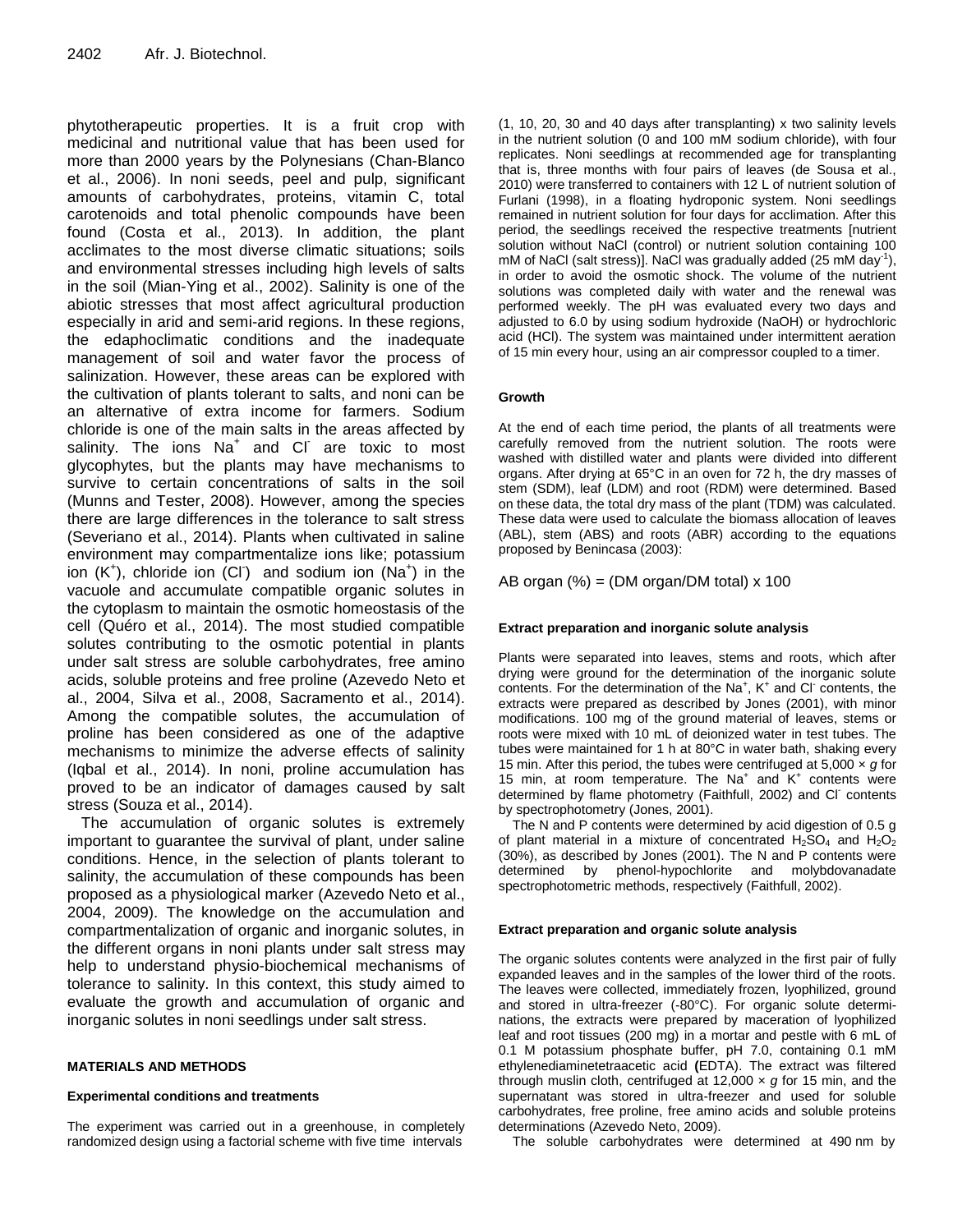

**Figure 1.** Plant height (A), stem diameter (B) and number of leaves (C) of noni plants cultivated for 40 days in hydroponic system under conditions of control  $(O)$  or presence of 100  $m$ M of NaCl ( $\bullet$ ) in the nutrient solution. The values indicate the mean of four replicates and respective standard deviations.

sulfuric acid-phenol method, using D-(+)-glucose as the standard (Dubois et al., 1956). Free proline was determined at 520 nm by acid-ninhydrin method, using L-proline as standard (Bates et al., 1973). Free amino acids were determined at 570 nm by ninhydrin method, using L-leucine as standard (Yemm and Cocking, 1955). Soluble proteins were determined at 595 nm by protein-dye binding method, using bovine serum albumin as standard (Bradford, 1976).

#### **Statistical analysis**

The obtained data were subjected to analysis of variance (F test)

and the means were compared through their respective standard deviations, according to Snedecor (1956).

#### **RESULTS**

Plant height (Figure 1A), stem diameter (Figure 1B) and number of leaves (Figure 1C) increased in the plants of both treatments, during the experimental period. However, it can be observed that, in all variables, this increment was more evident in control plants (without NaCl) than in salt stressed ones. In the comparison between treatments, salinity reduced plant height and stem diameter from 10 days onwards and the number of leaves from 30 days onwards. It can also be observed in this figure that these reductions were more pronounced at 40 days of stress, of the order of 31% for stem diameter and 38% for plant height and number of leaves. Thus, stem diameter was less affected by salinity than plant height and number of leaves.

The dry mass of leaves (Figure 2A), stem (Figure 2B) and roots (Figure 2C) of noni plants increased during the experimental period in both treatments. However, comparing the dry mass production at the end of the experimental period, it is observed that the salinity decreased LDM, SDM and RDM by 26, 62 and 71%, respectively. It can also be observed that the salt stress decreased RDM and SDM after 10 days while LDM was reduced only at 40 days.

The data of biomass allocation in the different plant organs are also shown in Figure 2. In stressed plants, ABL increased from 10 days onwards in relation to the respective controls (Figure 2D). In the stem, biomass allocation decreased only at 40 days (Figure 2E). In contrast to ABL, the ABR decreased from 10 days onwards, compared with the control plants (Figure 2F). It can also be observed in this figure that ABL was higher than ABS and ABR, regardless of treatment or time considered.

The Na<sup>+</sup> and Cl<sup>-</sup> contents in all parts of the stressed plants abruptly increased at 10 days, remaining relatively stable up to the end of the experimental period (Figures 3A, 3B,  $3C$ , 3D, 3E and 3F). The contents of Na<sup>+</sup> in the leaves of stressed plants were about 1.4 and 1.7 times, respectively, higher than in stem and roots. However, there were no substantial differences between Clcontents in the different plant organs. Unlike the result observed for Na<sup>+</sup> and Cl contents, from 10 days onwards, salinity decreased K<sup>+</sup> contents by approximately 31% in leaves, 45% in stem and 25% in roots (Figures 3G, 3H and 3I). In the roots of stressed plants, the  $K^+$ contents were about 1.5 and 2.0 times higher than those in leaves and stems, respectively. The  $K^*/Na^*$  ratios were reduced by salinity in all organs (Figures 3J, 3K and 3L). It is important to point out that, from 10 days of salt stress, the values of this ratio were lower than 0.5 in leaves and stems. In contrast, in the roots, the values of K<sup>+</sup>/Na<sup>+</sup> in all times varied between 1.0 and 2.5.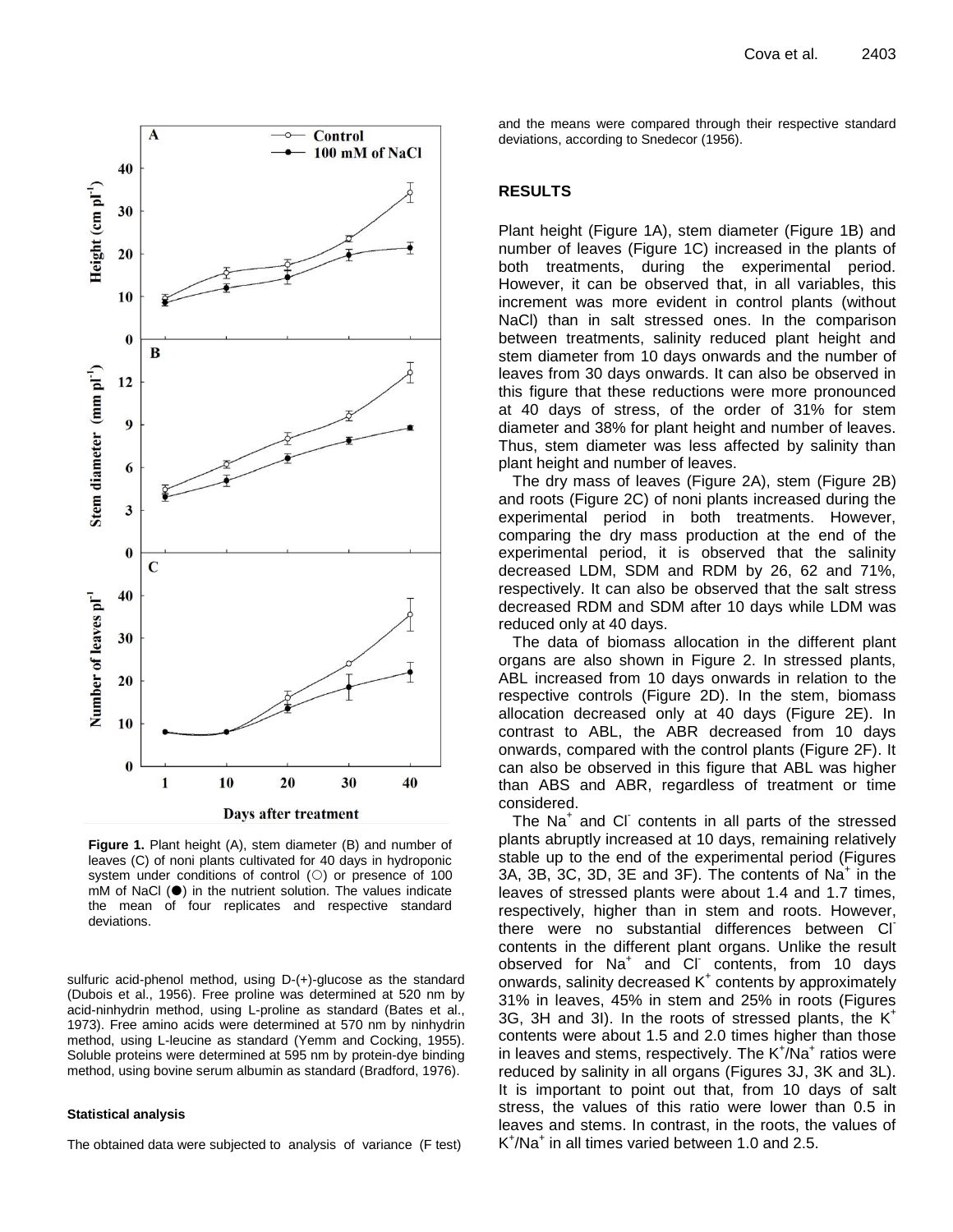

**Figure 2.** Dry mass of leaves - LDM (A), stems - SDM (B) and roots - RDM (C) and allocation of biomass in leaves - ABL (D), stem - ABS (E) and roots - ABR (F) of noni plants cultivated for 40 days in hydroponic system under conditions of control  $(O)$  or presence of 100 mM of NaCl ( $\bullet$ ) in the nutrient solution. The values indicate the mean of four replicates and respective standard deviations.

In the leaves of stressed plants, N contents decreased during the experimental period and, in the stem, until 20 days (Figures 4A and 4B). The leaf P contents decreased until 20 days and, in the stem, until 10 days (Figures 4D and 4E). In the roots, the salinity did not affect the N and P contents during the studied period (Figures 4C and 4F).

The variations in the soluble carbohydrates, free amino acids, soluble proteins and free proline contents in leaves and roots are presented in Figure 5. By comparing the treatments, the NaCl in the nutrient solution decreased by 14% the contents of soluble carbohydrates in the leaves after 40 days of stress (Figure 5A). In the roots, there were reductions of 30 and 36% in the contents of these solutes at 30 and 40 days of stress, respectively (Figure 5B).

Salinity decreased the leaf free amino acids contents in day one (50%) and day ten (28%) (Figure 5C). In the roots, the amino acids decreased by about 30% after 20 days of stress (Figure 5D). The soluble proteins in leaves and roots increased along the experimental period in both treatments. However, there were no differences between the protein contents in control and stressed plants (Figure 5E and 5F). Salinity increased the content of free proline in leaves (Figure 5H) and in roots (Figure 5G), from day 10 of stress onwards. However, by comparing the proline contents in both plant parts, it is observed that they were, on average, 17 and 6 times higher in the leaves than in the roots of control and stressed plants, respectively.

# **DISCUSSION**

The accumulation of salts in the rhizosphere can limit water absorption, cause ionic imbalance and affect plant growth (Iqbal et al., 2014). One of the most harmful effects of salt stress is the metabolic disorders caused by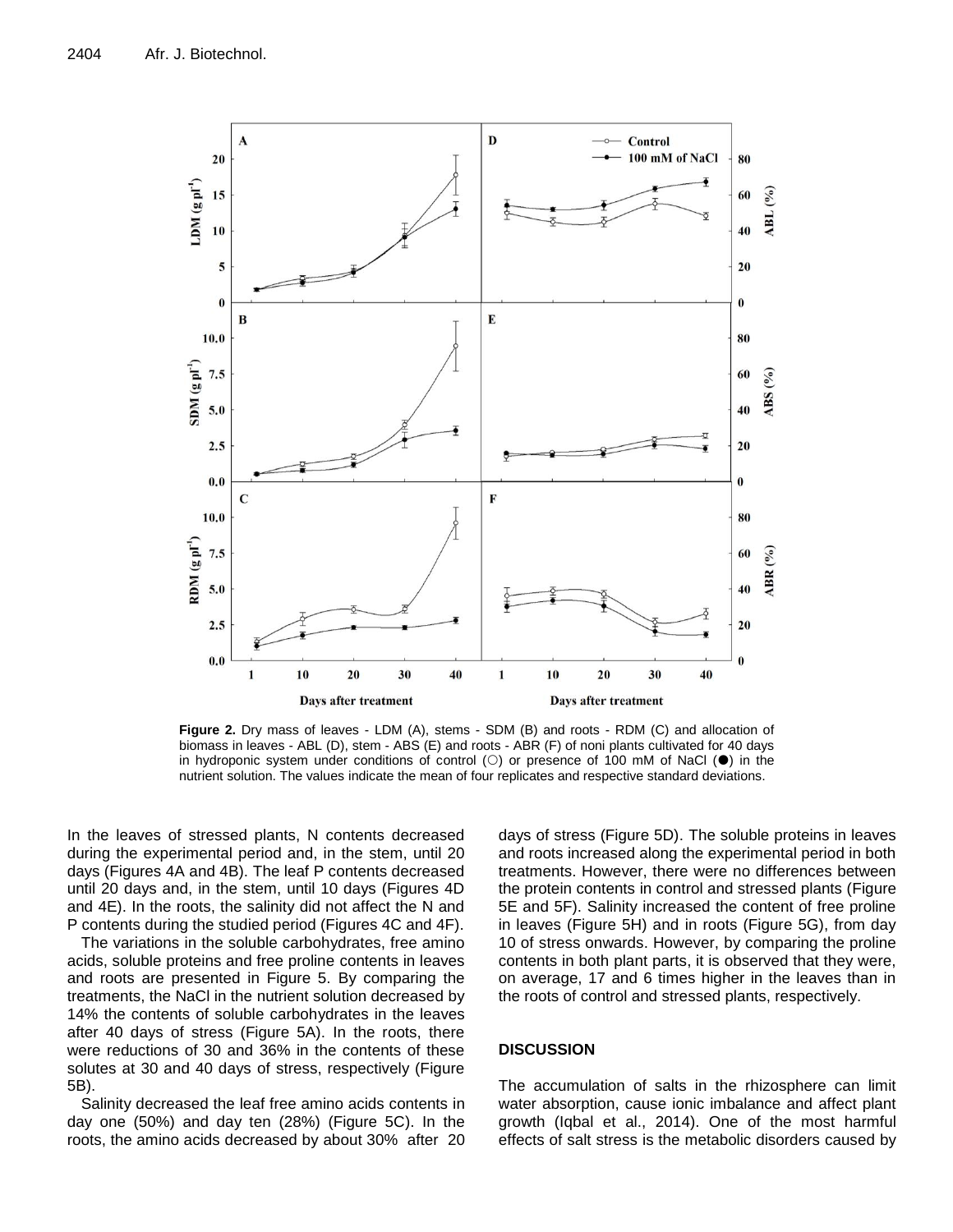

Figure 3. Contents of sodium - Na<sup>+</sup> (A, B, C), chloride - Cl<sup>-</sup> (D, E, F), potassium - K<sup>+</sup> (G, H, I) and K<sup>+</sup>/Na<sup>+</sup> ratio (J, K, L) in the different organs of noni plants cultivated for 40 days in hydroponic system under conditions of control ( $\circ$ ) or presence of 100 mM of NaCl ( $\bullet$ ).

Na<sup>+</sup> and Cl<sup>-</sup> accumulation in plant cells (Geilfus et al., 2015). Consequently, the reduction in height, stem diameter, number of leaves and dry mass production are the main effects of the salts observed in the whole plant level (Silva et al., 2008). The salinity reduced all the analyzed growth variables, but the stem diameter and LDM were the least affected. Souto et al. (2013), working with the noni crop, also reported reductions in plant height, stem diameter, number of leaves, leaf area and

shoot dry mass with the increase of salinity in irrigation water. The plant stem diameter shows a positive correlation with the survival rate after transplanting (Tatagiba et al., 2010), the vigor and strength (Marçal, 2011), and the initial yield (Carvalho et al., 2010). It is also important to point out that noni plants can produce up to  $70,000$  kg ha<sup>-1</sup> year<sup>-1</sup> of fruits (Chan-Blanco et al., 2006), requiring stems resistant to breaking and dampingoff. Considering that stem diameter was sensitive variable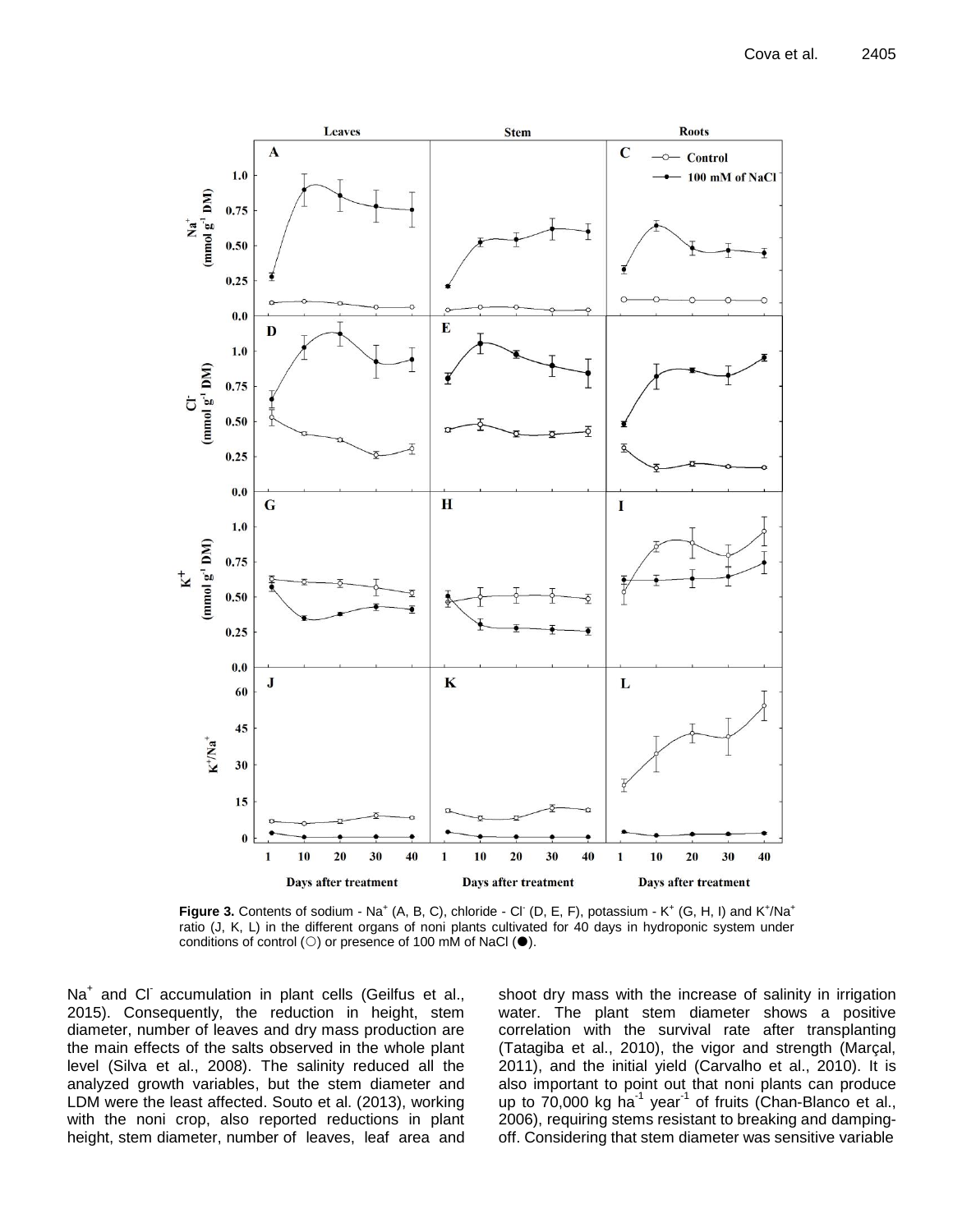

**Figure 4.** Contents of nitrogen - N (A, B, C) and phosphorus - P (D, E, F) in different organs of noni plants cultivated for 40 days in hydroponic system under conditions of control ( $\circ$ ) or presence of 100 mM of NaCl ( $\bullet$ ) in the nutrient solution. The values indicate the mean of four replicates and respective standard deviations.

to salt stress, these data suggest that noni plants are less subjected to the damages resulting from the breaking of stems due to the weight of the fruits.

Silva et al. (2008) and Souza et al. (2014) also reported that, plant height and number of leaves of noni also decreased in the presence of salts. According to Mazher et al. (2007), the reduction in plant height may be due to the negative effects of salts on photosynthetic rate, enzyme activity and on the contents of carbohydrates and growth hormones. Additionally, the salt accumulation in cell walls and cytoplasm limit the production of leaves. In contrast, the reduction in number of leaves and leaf area has a negative effect on photosynthesis, water and nutrient uptake and, consequently, on growth and production (Souza et al., 2014).

Regarding the dry mass production, roots and stems were the most sensitive organs to salt effect when compared with the leaves. Abreu et al. (2008) reported that roots have higher capacity of osmotic adjustment and better protection against oxidative stress under salt stress conditions. However, the higher reduction in RDM observed in noni may be a consequence of the roots which are directly exposed to salt stress. Souza et al. (2014) also observed that RDM of noni was more reduced by salinity than shoot dry mass. In plants of

*Ricinus communis*, the roots were more affected by salinity than stems and leaves when subjected to 150 mM NaCl (Rodrigues et al., 2014).

Analyzing the effect of duration of stress on the growth variables, it can be inferred that plant height, stem diameter, SDM and RDM were precaucious indicators of salinity effect on the noni crop.

The increase in ABL occurred simultaneously to the reduction in ABR. These results corroborate with those of dry mass production with respect to the higher sensitivity of noni roots to salt stress and are similar to those observed in *Ricinus communis* seedlings (Rodrigues et al., 2014). This response suggests a sensitivity of noni to salt stress, due to the higher growth of the parts with greater transpiration capacity in relation to the roots (Rodrigues et al., 2014). This hypothesis is supported by the significant reduction in growth, as well as the presence of toxicity symptoms, such as curving of older leaves, coriaceous texture and greenish-blue color, observed at 40 days (data not shown), which are considered symptoms of sensitivity to salinity (Munns and Tester, 2008).

In the present study, the increase of salinity in the nutrient solution caused a sharp increase in the Na<sup>+</sup> and Cl contents in all plant organs. However, these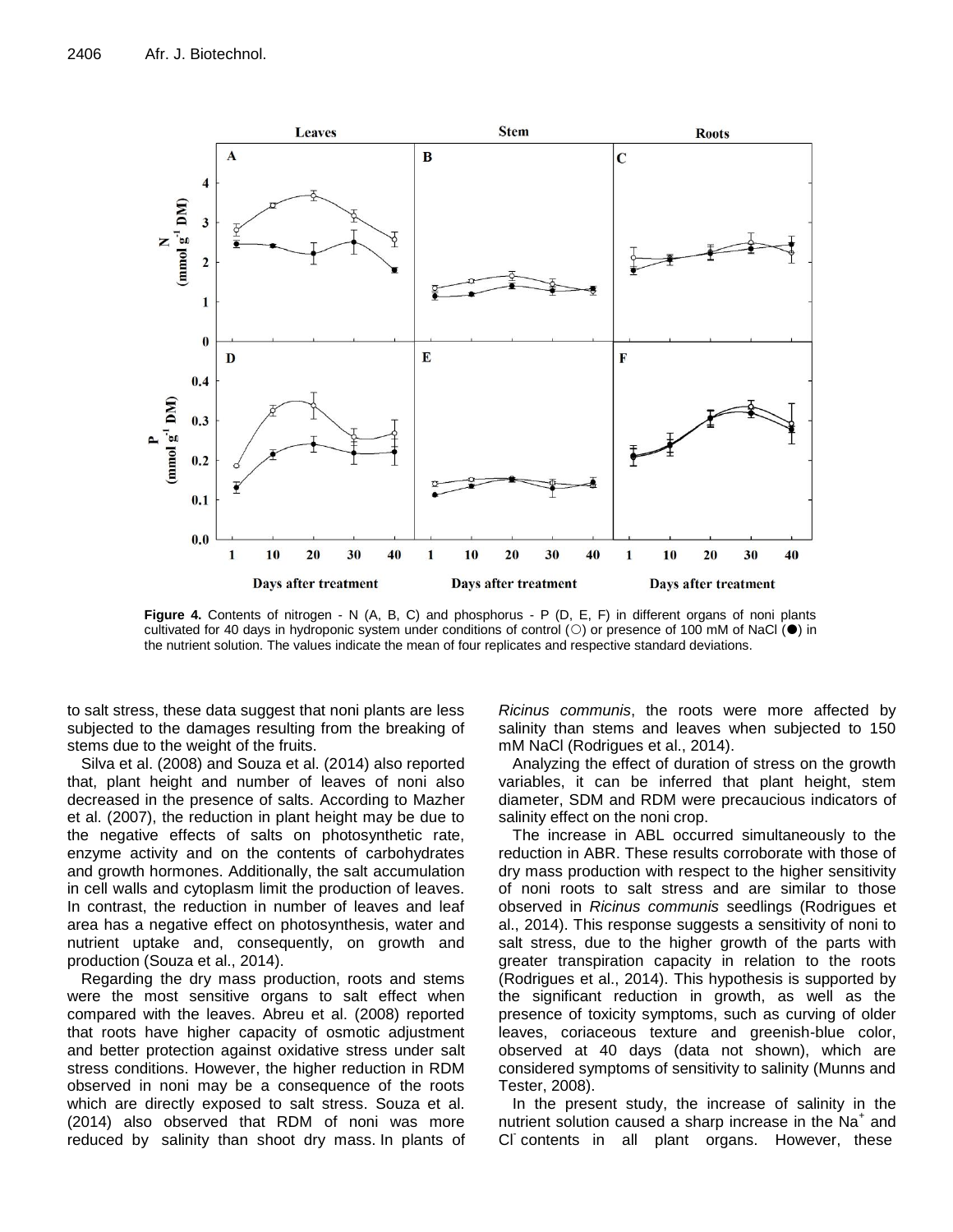

**Figure 5.** Contents of soluble carbohydrates (A and B), free amino acids (C and D), soluble proteins (E and F) and free proline (G and H) in leaves and roots of noni plants cultivated for 40 days in hydroponic system under conditions of control  $(\circ)$  or presence of 100 mM of NaCl ( $\bullet$ ) in the nutrient solution. The values indicate the mean of four replicates and respective standard deviations.

increments were more pronounced in the leaves than in the roots. Similar results were also observed in *Spondias*  tuberosa (Silva et al., 2008). The Na<sup>+</sup> accumulation in the leaves may be due to the transpiration flow rate and/or

the reduction in cell volume induced by the lower water absorption caused by salinity (Munns and Tester, 2008). Na<sup>+</sup> and CI are the most abundant ions in saline soils and the excessive absorption of these salts may affect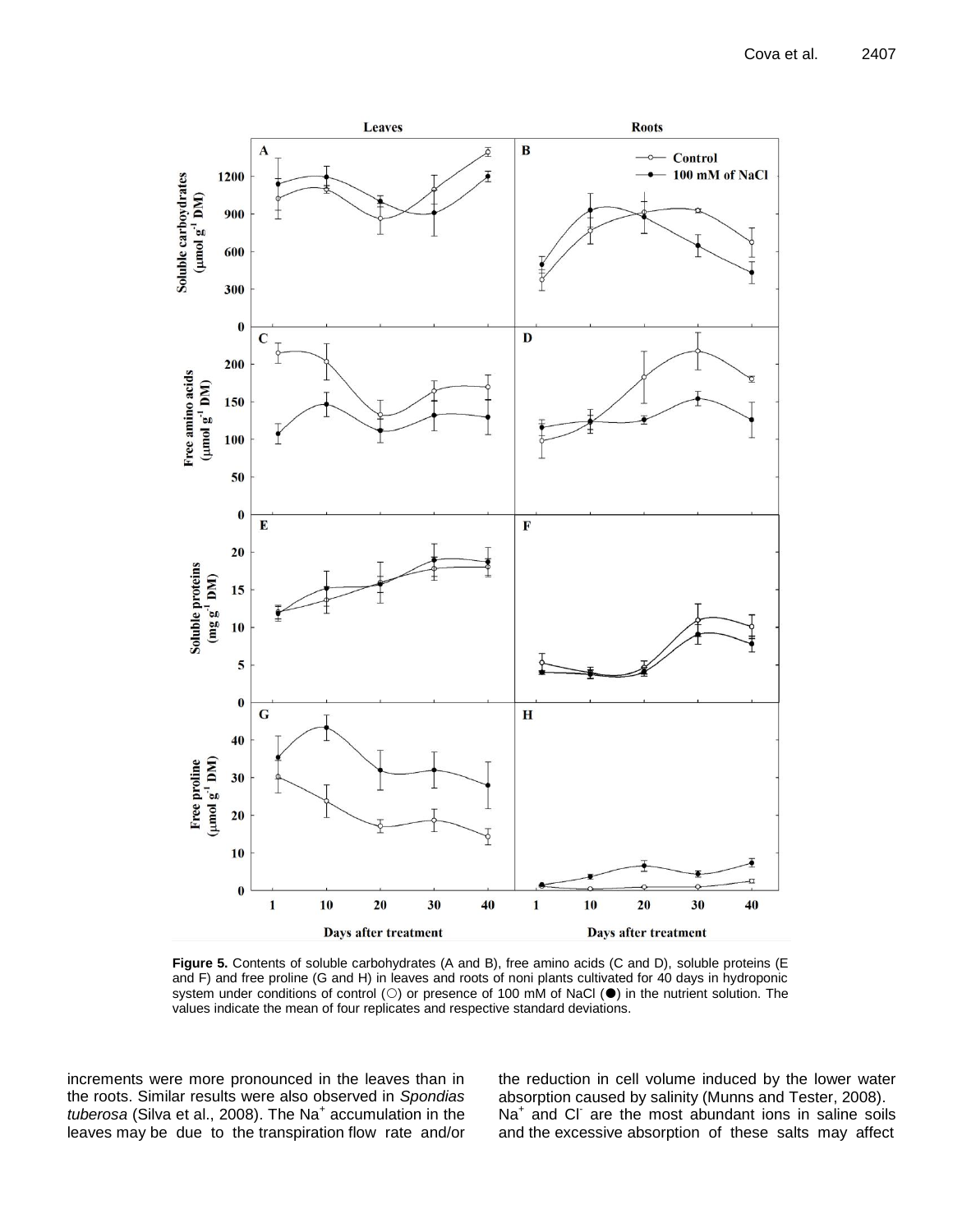the electrochemical stability and the plant growth. Na<sup>+</sup> is a cytotoxic ion that destabilizes membranes and proteins, disturbs fundamental physiological processes such as cell division and expansion, and alters the primary and secondary metabolisms and nutrient homeostasis (Munns and Tester, 2008). Cl at high concentrations induces chlorophyll degradation, which may result in structural impact in photosystem II, reducing the photosynthetic capacity and yield (Marschner, 2012) thus, salt-induced growth inhibition in noni plants can at least partially be related to the toxic effects of Na<sup>+</sup> and Cl ion accumulation.

In contrast with Na<sup>+</sup>, salinity reduced the  $K^+$  contents in the different plant organs. It is well established that  $K^+$ uptake can be affected by the antagonism between this ion and the Na<sup>+</sup> in the absorption sites resulting from physico-chemical similarities between them (Abreu et al., 2008; Rodrigues et al., 2013). This antagonism frequently results in decrease of  $K^+$  contents thereby leading to metabolic disorders in the plants (Mekawy et al., 2015).

Salinity decreased the contents of  $K^+$  and increased those of Na<sup>+</sup> in all plant organs thereby altering the K<sup>+</sup>/Na<sup>+</sup> ratios. Similar results were reported by Azevedo et al. (2004), Rodrigues et al. (2014) and Sacramento et al. (2014). According to Greenway and Munns (1980), the K<sup>+</sup>/Na<sup>+</sup> ratio in glycophytes must be higher than 1.0 for the maintenance of ion homeostasis and an optimal metabolic efficiency. Recently, Rodrigues et al. (2013) reported that  $K^{\dagger}/Na^{\dagger}$  ratios between 1.0 and 2.0 were the ones that promoted maximum photosynthesis and growth in *Jatropha curcas* plants under salt stress. In the present study, from day 10 onwards, the values of  $K^{\dagger}/\text{Na}^{\dagger}$  ratio in stressed plants were below 1.0 which suggests that the plant metabolism was affected by salinity and can partially explain the salt-induced growth reduction.

The contents of N and P also decreased with salinity especially in the leaves. This behavior corroborates the growth reduction observed in the present study, because biomass production is directly related to the nutritional balance of the plants (Lucena et al., 2012; Marschner, 2012). A few physiological and biochemical reasons have been proposed for the reduction of N and P uptake in salt-stressed plants.  $NO_3$  and  $H_2PO_4$  are the main sources of N and P in agricultural soils, and high salt concentrations may affect their absorption, resulting from the competitive mechanism established with Cl- (Feijão et al., 2013; Lucena et al., 2012).

In the present study, the reductions in N and P contents in conjunction with the salt-induced growth decrease indicate an antagonism (Imo, 2012) between these nutrients and Cl-ions of the nutrient solution. In addition, the observation that salinity decreased N and P contents in shoot organs, but did not affect those in the roots, suggests the occurrence of disorders in the translocation of these nutrients from roots to shoots (Marschner, 2012). In the present study, the salinity reduced the soluble carbohydrate contents in leaves and roots. This reduction

was probably due to the decrease in net photosynthesis observed after 30 and 40 days of stress (data not shown). Consequently, the transport of carbohydrates from leaves to roots was also reduced (Silva et al., 2008). The reduction in the leaf carbohydrates is frequently associated with disorders in their biosynthesis or in the translocation to the other plant parts (Azevedo Neto et al., 2004, 2009). Various studies have reported changes in the soluble carbohydrates in different organs and plant species under salt stress conditions. In *Zea mays* and *Anacardium occidentale*, the carbohydrates were not affected in the different organs (Abreu et al., 2008, Azevedo Neto et al., 2004). In *Spondias tuberosa* there was an increment in the leaves and reduction in the roots (Silva et al., 2008) and in *Spartina alterniflora* an increment in the shoots (Li et al., 2010). Thus, the content of carbohydrates may vary with the species, plant organ and time of exposure to salts.

The NaCl addition in the nutrient solution reduced the free amino acid contents, in both leaves and roots (Figures 5C and D), but did not affect the soluble protein contents (Figures 5E and F). The decrease in the amino acids is often associated with increased degradation or inhibition of their biosynthesis, along with the reduction in protein degradation or increase in protein synthesis (Silva et al., 2008). N availability is another factor that can limit the amino acids synthesis (Feijão et al., 2013). Thus, the data of this study suggest that the reduction in the amino acid contents in stressed plants is resulted from the biosynthesis inhibition. The observation that salinity did not affect the soluble proteins (Figures 5E and F) and decreased the N content (Figures 4A and B) supports this hypothesis.

Unlike soluble carbohydrates, free amino acids and soluble proteins, the contents of proline significantly increased in salt-stressed noni plants, along the entire experimental period. Similar results were obtained by Souza et al. (2014), which indicate that the proline accumulation was primarily due to "*de novo"* synthesis coupled with the reduction of proline degradation and utilization (Carillo et al., 2011).

Proline is an osmolyte that accumulates in various plant species in response to biotic and abiotic stresses, however its role in the osmotolerance still remains controversial. Thus, while some authors consider proline as an important amino acid for the osmotic adjustment in plants under salt stress (Iqbal et al., 2014, Li et al., 2010), others consider that the proline contents are not sufficient for a significant contribution to the osmotic adjustment (Oliveira et al., 2013). In this study, salinity increased proline contents in noni leaves and roots however, the contents of soluble carbohydrates and free amino acids were quantitatively much higher than those of proline. This indicates that in noni, soluble carbohydrates and free amino acids were the main organic solutes involved in the osmotic potential.

Furthermore, since proline was the only organic solute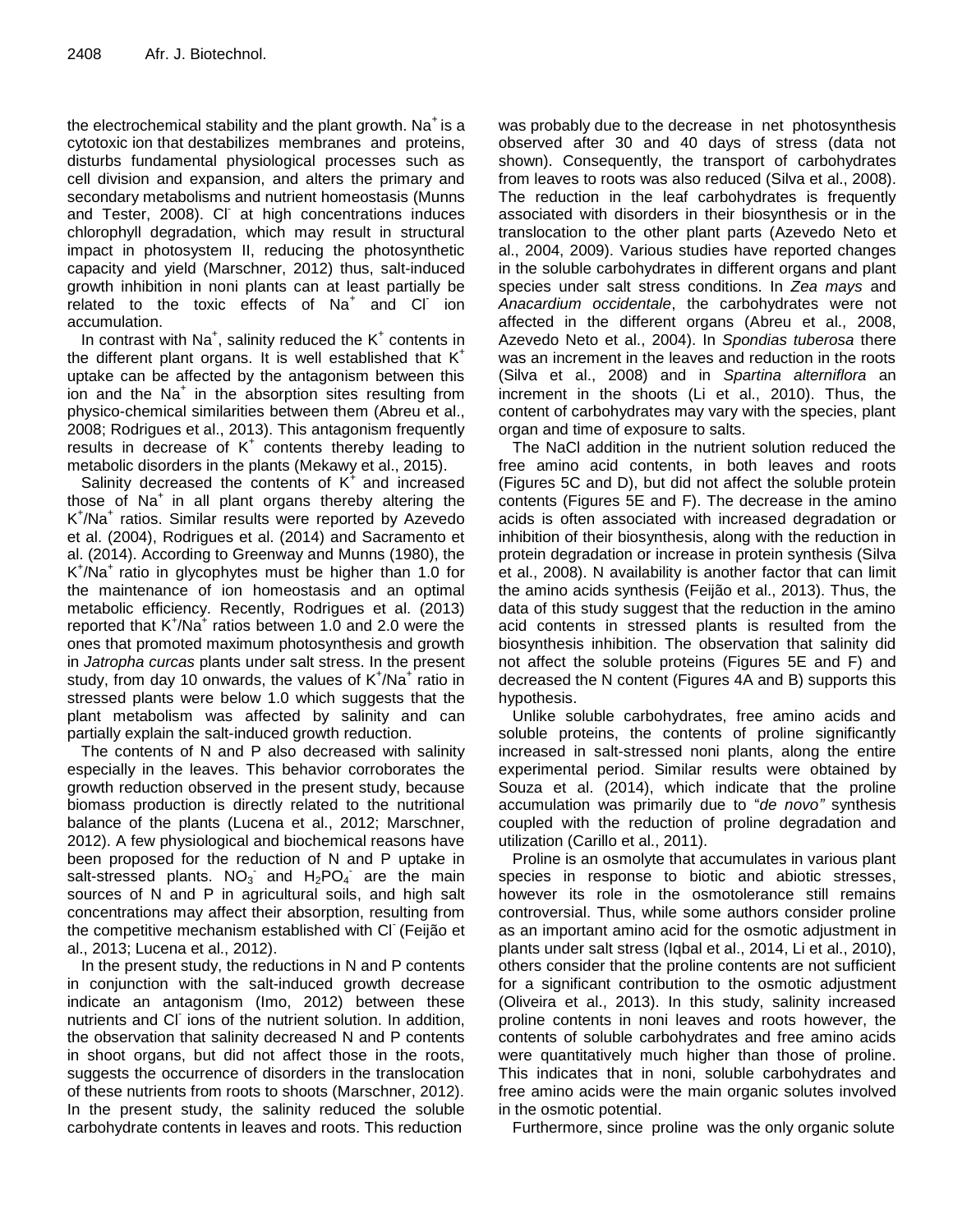whose concentration increased with the salt stress despite its importance in osmoregulation, this result suggests that proline accumulation plays an important role in the acclimation of noni to salinity. In this scenario, other important functions have been attributed to the proline accumulation, such as stabilization of proteins, protein complexes and membranes, removal of free radicals, maintenance of cell redox homeostasis, increase in the enzyme activities, reserve of carbon and nitrogen, cytosolic pH control, and detoxification of  $NH_4^+$  excess (Azevedo Neto and Silva, 2015). Alternatively, the increase in proline concentration in conjunction with the growth reduction suggests that the sensitivity to stress is conditioned to the salt-induced metabolic disorders, as proposed by Oliveira et al. (2013).

#### **Conclusions**

The increase in the contents of sodium and chloride ions  $(Na<sup>+</sup>$  and CI  $)$  leads to nutritional imbalance of N, P and K. This accumulation of toxic ions associated with the nutritional imbalance can at least explain the growth reduction and the change in the pattern of biomass allocation in noni seedlings under salt stress. Among the evaluated growth variables, plant height, stem diameter and root dry mass are the earliest indicators of the salt effects on noni seedlings. The results also show that soluble carbohydrates and free amino acids are the main organic solutes contributing to the osmotic potential in leaves and roots of noni and that proline, although not contributing substantially to the osmotic potential, it either play a role in noni acclimation to salt stress or is an indicator of the salt-induced metabolic disorders.

# **Conflict of Interests**

The authors have not declared any conflict of interests.

#### **REFERENCES**

- Abreu CEB, Prisco JT, Nogueira ARC, Bezerra MA, Lacerda C. F., Gomes-Filho E (2008). Physiological and biochemical changes occurring in dwarf-cashew seedlings subjected to salt stress. Braz. J. Plant Physiol. 20(2):105-118.
- Azevedo Neto AD, Prisco JT, Enéas-Filho J, Lacerda CF, Silva JV, Costa PHA, Gomes-Filho E (2004). Effects of salt stress on plant growth, stomatal response and solute accumulation of different maize genotypes. Braz. J. Plant Physiol*.* 16(1):31-38.
- Azevedo Neto AD, Prisco JT, Gomes-Filho E (2009). Changes in soluble amino-N, soluble proteins and free amino acids in leaves and roots of salt-stressed maize genotypes. J. Plant Interact. 4(2):137- 144.
- Azevedo Neto AD, Silva EC (2015). Physiology and biochemistry of salt stress tolerance in plants. In: Chakraborty U, Chakraborty B (ed.). Abiotic stresses in crop plants. Wallingford: CABI, P 278.
- Bates LS, Waldren RP, Teare ID (1973). Rapid determination of free proline for water-stress studies. Plant Soil. 39(1):205-207.
- Benincasa MMP (2003). Análise de crescimento de plantas: noções básicas. 2. ed. Jaboticabal: FUNEP, P 41.
- Bradford MM (1976). A rapid and sensitive method for the quantification of microgram quantities of protein utilizing the principle of protein-dye binding. Anal. Biochem*.* 72:248-254.
- Carillo P, Annunziata, MG, Pontecorvo G, Fuggi A, Woodrow P (2011). Salinity stress and salt tolerance. In: Shanker AK, Venkateswarlu B (ed.). Abiotic stress in plants - mechanisms and adaptations. Rijeka: InTech. P 428.
- Carvalho AM, Mendes ANG, Carvalho GR, Botelho CE, Gonçalves FMA, Ferreira AD (2010). Correlation between growth and yield of coffee cultivars in different regions of the state of Minas Gerais, Brazil. Pesq. Agropec. Bras. 45(3):269-275.
- Chan-Blanco Y, Vaillant F, Perez AM, Reynes M, Brillouet J-M, Brat P (2006). The noni fruit (*Morinda citrifolia* L.): a review of agricultural research, nutritional and therapeutic properties. J. Food Compos. Anal. 19(1):645-654.
- Costa AB, Oliveira AMC, Silva AMO, Macini-Filho J, Lima A (2013). Antioxidant activity of the pulp, skin and seeds of the noni (*Morinda citrifolia* Linn). Rev. Bras. Frutic. 35(2):345-354.
- Dubois M, Gilles KA, Hamilton JK, Rebers PA, Smith F (1956). Colorimetric method for determination of sugars and related substances. Anal. Chem*.* 28(3):350-356.
- Faithfull NT (2002). Methods in agricultural chemical analysis: a practical handbook. Wallingford: CABI Publishing, P 266.
- Feijão AR, Marques EC, Silva JCB, Lacerda CF, Prisco JT, Gomes-Filho E (2013). Nitrate modulates the contents of chloride and Ncompounds in maize plants under salinity. Bragantia. 72(1):10-19.
- Furlani PR (1998) Instrução para o cultivo de hortaliça de folha pela técnica de hidroponia *– NFT*. Campinas: Instituto Agronômico, (Boletim Técnico, 168).
- Geilfus C, Niehaus K, Gödde V, Hasler M, Zorb C, Gorzolka K, Jezek M, Senbayram M, Müller JL, Mühling KH (2015). Fast responses of metabolites in *Vicia faba* L. to moderate NaCl stress. Plant Physiol. Biochem. 92:19-29.
- Greenway H, Munns R (1980). Mechanisms of salt tolerance in nonhalophytes. Annu. Rev. Plant. Physiol. 31(1):149-190.
- Imo M (2012). Analysis of nutritional interactions in cropping systems. In: Sharma PA, Abrol V (ed.). Crop production technologies*.* Rijeka: InTech, P 288.
- Iqbal N, Umar S, Khan NA, Khan MIR (2014). A new perspective of phytohormones in salinity tolerance: regulation of proline metabolism. Environ. Exp. Bot. 100(1):34-42.
- Jones JB (2001). Laboratory guide for conducting soil tests and plant analysis. Boca Raton: CRC. Press, P 384.
- Li R, Shi F, Fukuda K (2010). Interactive effects of various salt and alkali stresses on growth, organic solutes, and cation accumulation in a halophyte *Spartina alterniflora* (Poaceae). Environ. Exp. Bot. 68(1):66-74.
- Lucena CC, Siqueira DL, Martinez HEP, Cecon PR (2012). Salt stress effect on nutrient absorption in mango tree. Rer. Bras. Frutic. 34(1):297-308.
- Marçal JA (2011). Crescimento inicial do pinhão manso (*Jatropha curcas* L.) sob irrigação com matéria orgânica. Universidade Federal da Paraíba, Areia, P 69.
- Marschner P (2012). Marschner's mineral nutrition of higher plants. (3ed.). London: Academic Press, p651.
- Mazher AMA, El-Quesni EMF, Farahat MM (2007). Responses of ornamental and woody trees to salinity. Wold J. Agric. Sci. 3(3):386- 395.
- Mekawy AMM, Assaha DVM, Yahagi H, Tada Y, Ueda A, Saneoka H (2015). Growth, physiological adaptation, and gene expression analysis of two Egyptian rice cultivars under salt stress. Plant Physiol. Biochem. 87(1):17-25.
- Mian-Ying W, West B, Jesen CJ, Nowicki D, Su C, Palu AK , Anderson, G (2002). *Morinda citrifolia* (Noni): a literature review and recent advances in Noni research. Acta Pharmacol. Sin. 23(12): 1127 -1141.
- Munns R, Tester M (2008). Mecanisms of salinity tolerance. Annu. Rev. Plant. Biol. 59(1):651-681.
- Oliveira VP, Marques EC, Lacerda CF, Prisco JT, Gomes-Filho E (2013). Physiological and biochemical characteristics of *Sorghum bicolor* and *Sorghum sudanense* subjected to salt stress in two stages of development. Afri. J. Agric. Res*.* 8(8):660-670.
- Quéro A, Molinié R, Elboutachfaiti R, Petit E, Pau-Roblot C, Guilot X,